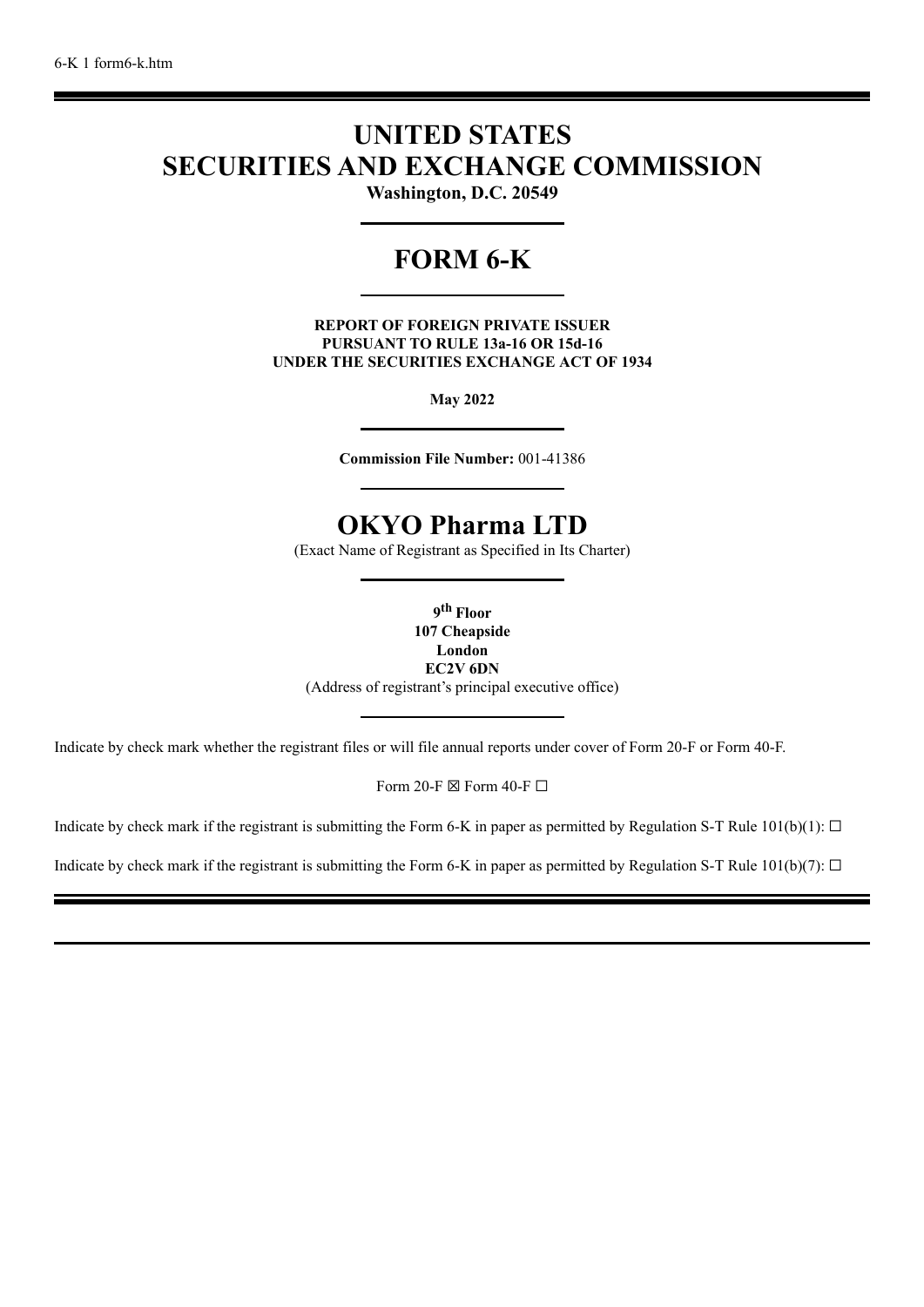#### **INFORMATION CONTAINED IN THIS REPORT ON FORM 6-K**

On May 19, 2022, OKYO Pharma LTD (the "Company") issued a news service announcement in the United States Closing of Offering.

The Announcement is furnished herewith as Exhibit 99.1 to this Report on Form 6-K. The information in the attached Exhibit 99.1 is being furnished and shall not be deemed "filed" for the purposes of Section 18 of the Securities Exchange Act of 1934, or otherwise subject to the liabilities of that Section, nor shall it be deemed incorporated by reference in any filing made by the Company under the Securities Act of 1933, as amended, or the Securities Exchange Act of 1934, except as otherwise set forth herein or as shall be expressly set forth by specific reference in such a filing.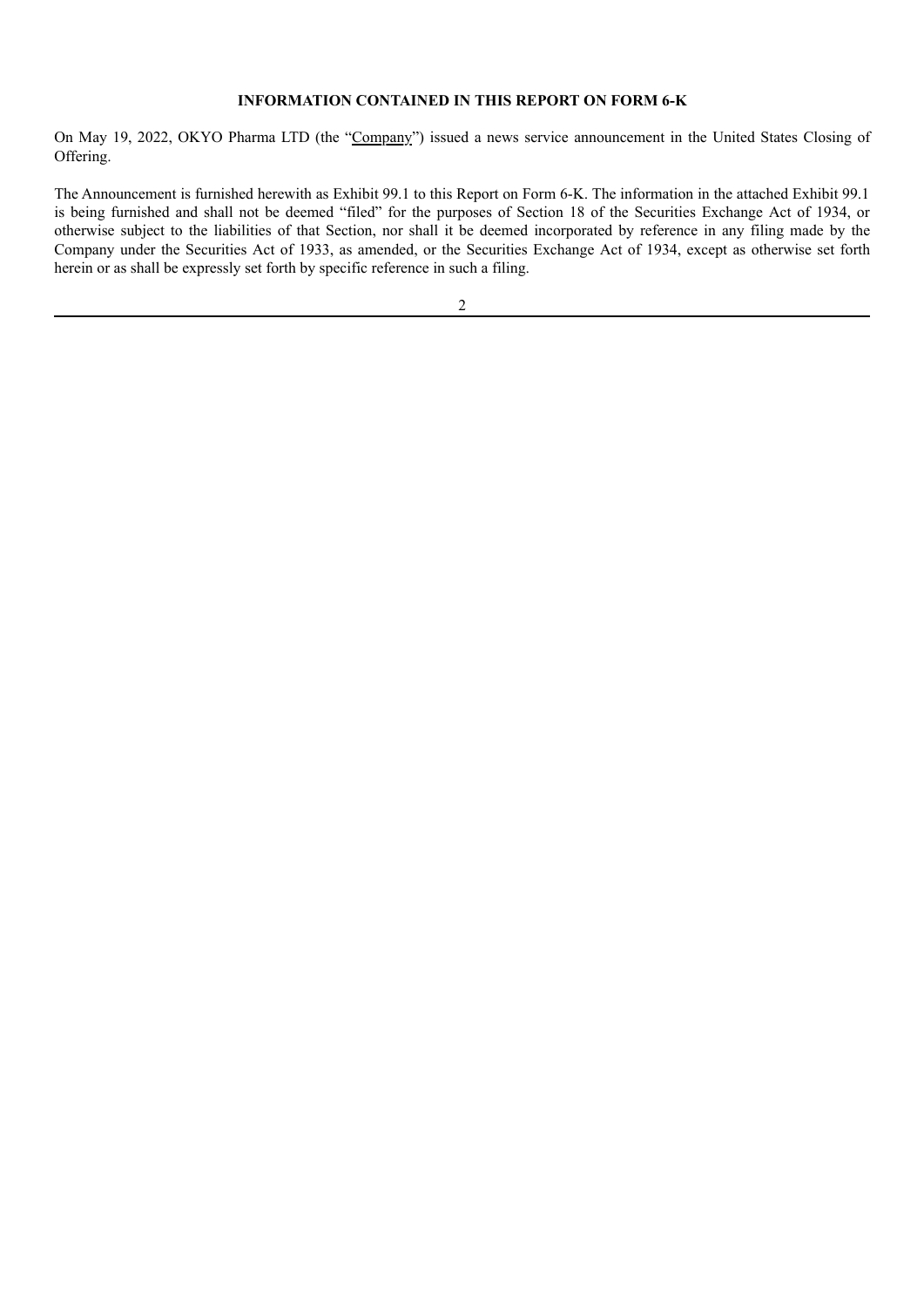### **SIGNATURES**

Pursuant to the requirements of the Securities Exchange Act of 1934, the registrant has duly caused this report to be signed on its behalf by the undersigned, thereunto duly authorized.

### **OKYO Pharma LTD**

Date: May 19, 2022 **By:** */s/ Gary Jacob* 

Name:Gary Jacob Title: Chief Executive Officer